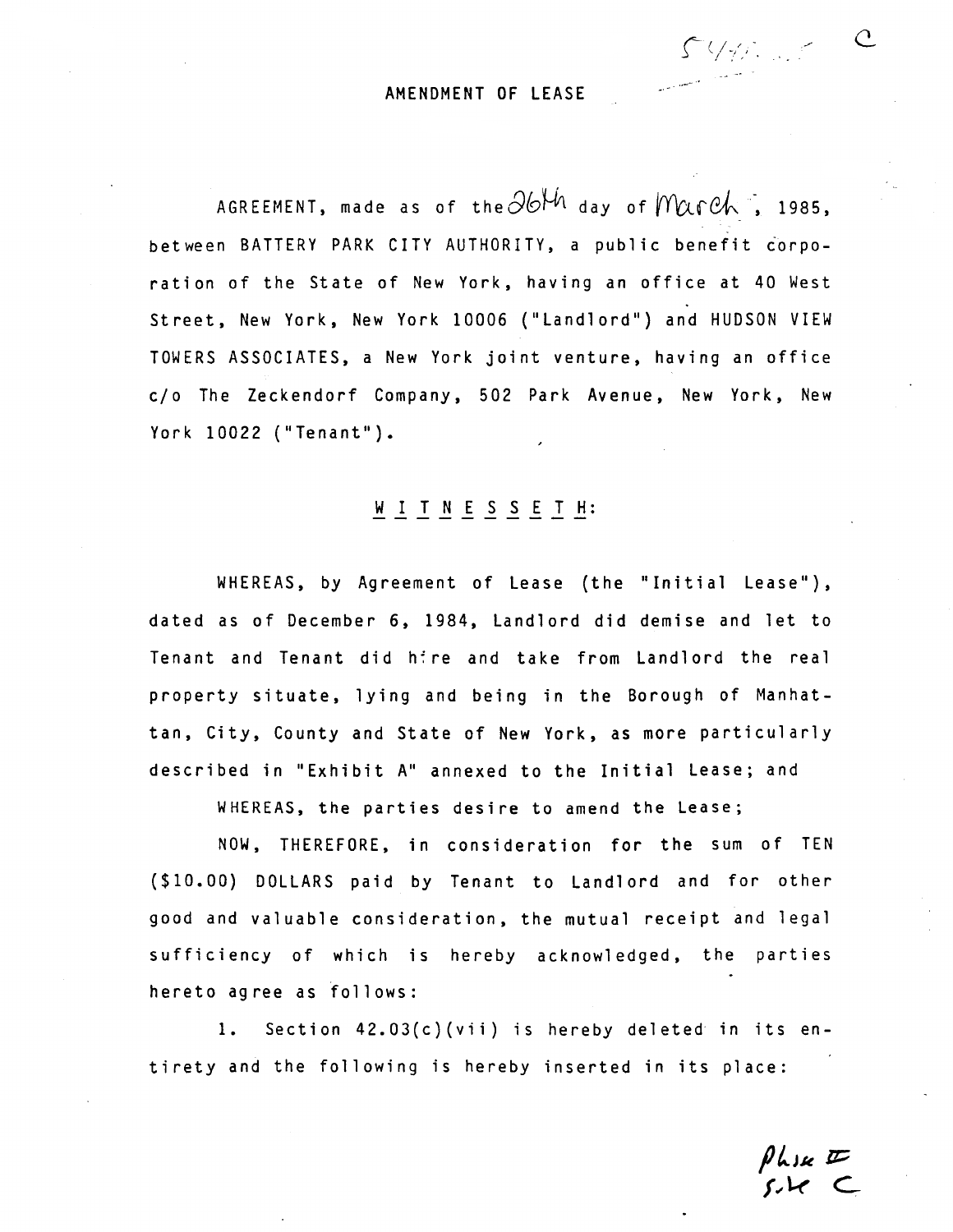(vii) Substantial completion of all construction work on the Building shall have occurred, there shall have been delivered to Landlord a certificate from the Architect certifying that such construction has been substantially completed in accordance with the approved Plans and Specifications, the Master Development Plan and the Design Guidelines and there shall have been issued a temporary or permanent Certificate of Occupancy for one or more Units (including the Unit which is the subject of the Initial Unit Transfer) and a true and correct copy of such Certifi- $\text{cate}(s)$  of Occupancy shall have been de-1 ivered to Landlord.

2. Section 42.04 is hereby amended by adding thereto the following subparagraph (d):

> (d) No Unit shall be transferred by Hudson Tower until a temporary or permanent Certificate of Occupancy shall have been issued for such Unit and a true and correct copy of such Certificate of Occupancy shall have been delivered to Landlord.

3. The first sentence of Section 42.05(d) is hereby deleted in its entirety and the following is hereby inserted in its place:

> Provided (i) Landlord shall not have applied the Letter of Credit Amount or any portion thereof in accordance with the provisions of Section 42.06 and (ii) Substantial Completion of the Buildings shall have occurred, Hudson Tower or any Person designated by Hudson Tower in the Condominium Plan shall have the right to reduce the Letter of Credit as follows: **(x)** the closings of sale of 45% of the Units, the Letter of Credit Amount shall be reduced by 10%, (y) upon the closings of sale of 60% of the Units, the Letter of Credit Amount shall be reduced by an additional 50% and **(2)** upon the closings of sale of 75% of the Units, the Letter of Credit Amount shall be reduced to \$125,000 (each such reduction of the Letter of Credit Amount is hereinafter referred to as a "Permitted Reduction").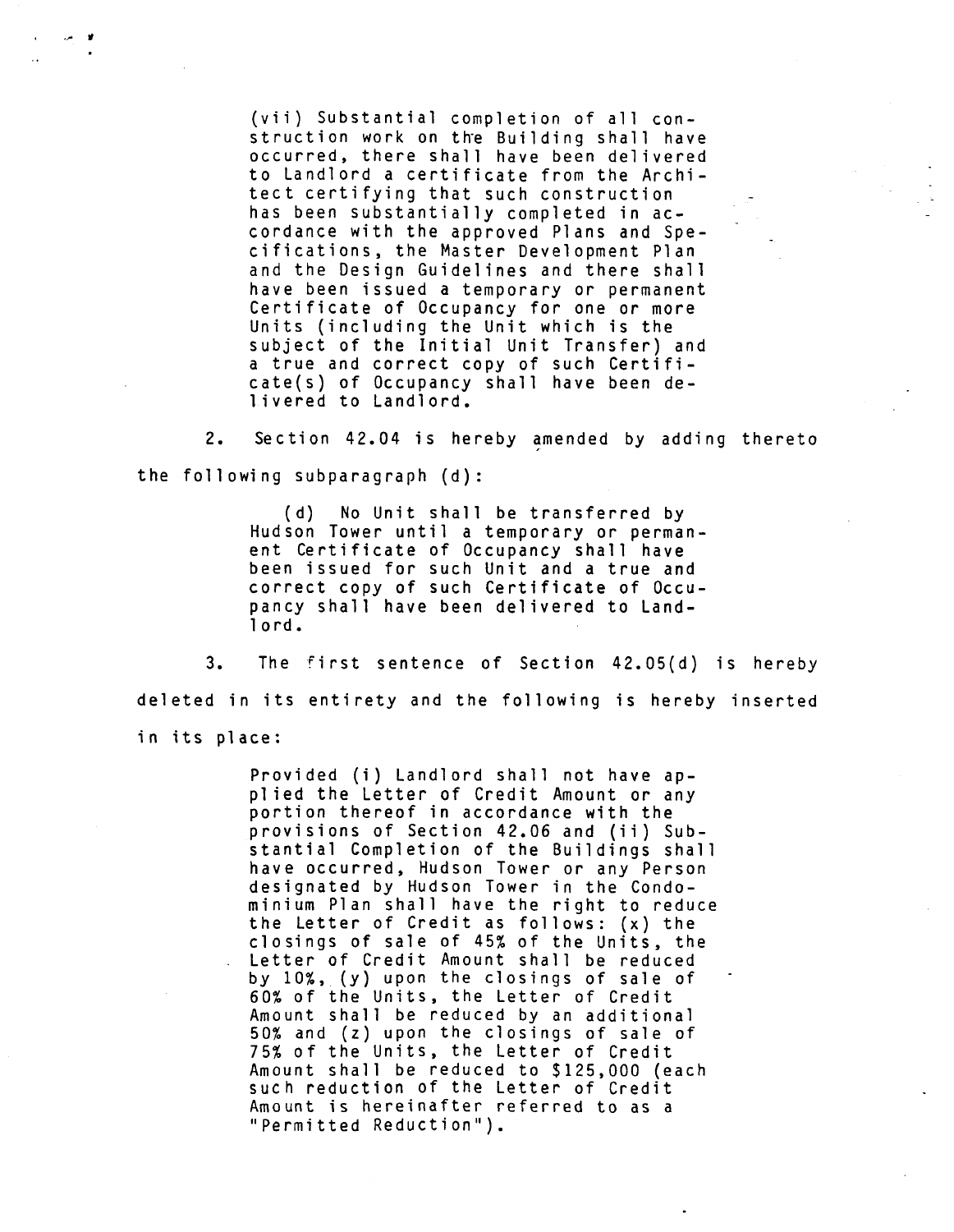4. As modified and amended by this Agreement, all of the terms, covenants and conditions of the Lease are hereby ratified and confirmed and shall continue to be and remain in full force and effect throughout the remainder of the term thereof.

IN WITNESS WHEREOF, the parties hereto have caused this Agreement to be executed as of the day and year first written

 $-3-$ 

above. \'

BATTERY PARK CITY AUTHORITY  $Bv:$ 

HUDSON VIEW TOWERS ASSOCIATES BY: WZ HUDSON VIEW CORP., a New York corporation

 $Bv:$ 

 $U$ l  $Its:$ 

- BY: WW VIEW ASSOCIATES, a New York limited partnership
	- BY: GLK VIEW CORP., its general partner

 $By:$ 

Its: BY: HUDSON WIEW TOWERS CORPO-<br>RATION MY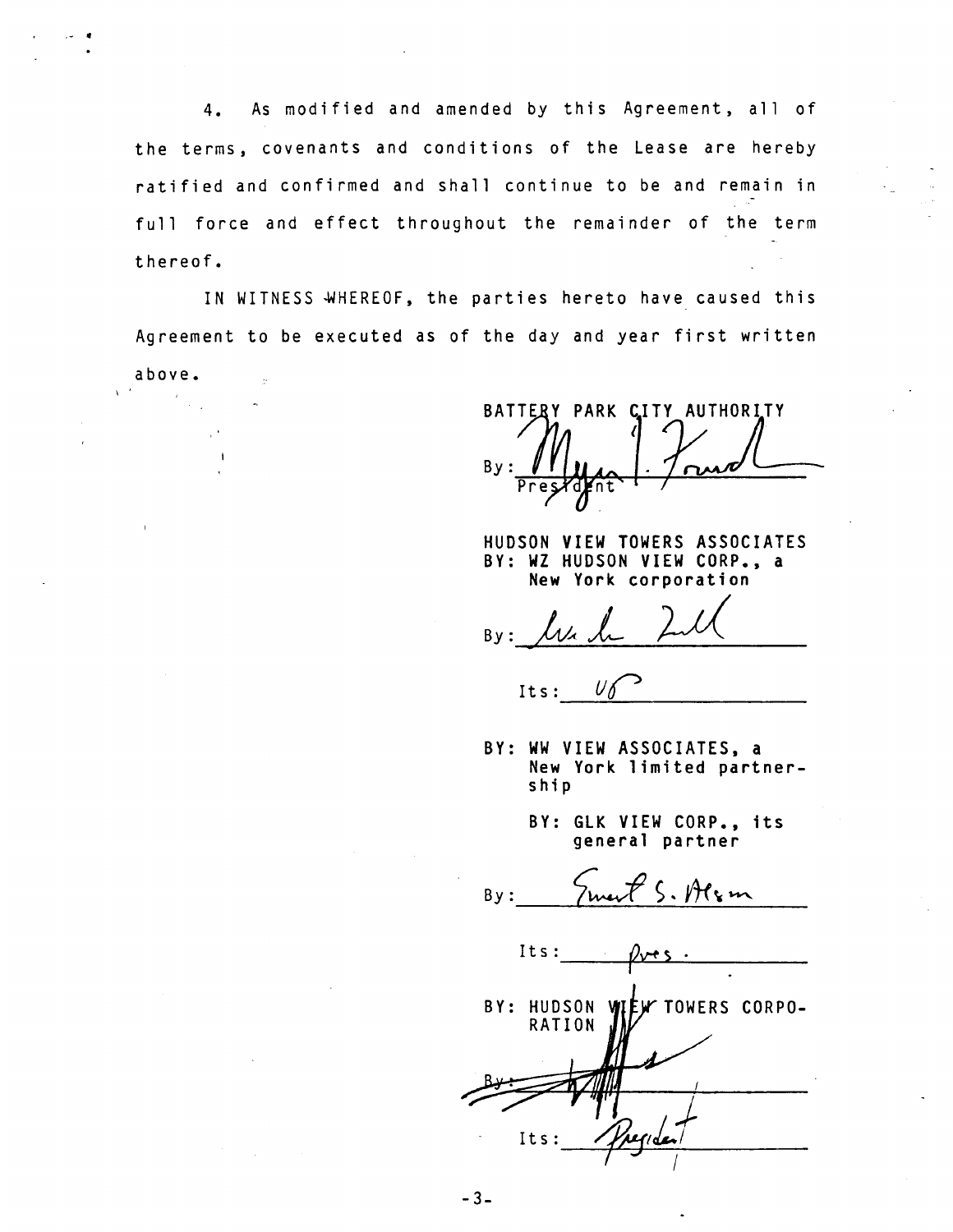STATE OF NEW YORK ) : ss.: COUNTY OF NEW YORK)

On this  $Mg$  day of  $M$  and  $M$ , 1985, before me personal-<br>ly came the extra  $\beta$ . Therefore, to me known, who being by me duly. ly came the external finite of the known, who being by me duly did depose and say that he resides at  $3 \times f$   $\omega$ .  $\omega$   $\omega$   $\pi$   $\gamma$ . ; that he is the  $\ell$  revident of BAT-TERY PARK' CITY AUTHORITY, the public benefit corporation described in and which executed the foregoing instrument; that he knows the seal of said corporation; that the seal affixed to said instrument is such corporate seal ; that it was so affixed by order of the members of said corporation; and that he signed his name thereto by like order.

 $\frac{1}{2}$ Votary Public C

**BEVERLY A MANNING N8TARY PUBLIC, State of NOW Yolk No. OlMA 4803032 ~uolified in Kings CounQ Commission Expires Mach 30, 19%** 

STATE OF NEW YORK ) : ss.: COUNTY OF NEW YORK)

On this **13** day of March , 1985, before me personally came william Lie Zeckendorf, to me known, who, being by me duly sworn, did depose and say that he resides<br>275 West 96th Street ; that he is the Vice President of HUDSON VIEW CORP., the corporation described in and which executed the foregoing instrument and which executed the same as Joint Venturer of HUDSON VIEW TOWERS ASSOCIATES, a New York joint venture; and that he signed his name thereto by order of the board of directors of said corporation.

Notary Public  $\frac{\sqrt{5}}{10}$ 

**JEROME SOCHER** Public, State 01,138<br>No. 31-4009138 Notary Public, State 013138<br>Qualitied in the York County<br>Qualitied in the York County<br>Commission Expires March 30, 1986

**8861 ,OE dataM catiqx3**  $\pi$ **UnuoO X10Y wen ni baitlisuQ<br>I .OE do1sM ca1iqx3 noiseimmo<b>O BEIGOST-IE ON ABON**<br>**BEIGOST-IE ON UZHOOS 3MCHER**